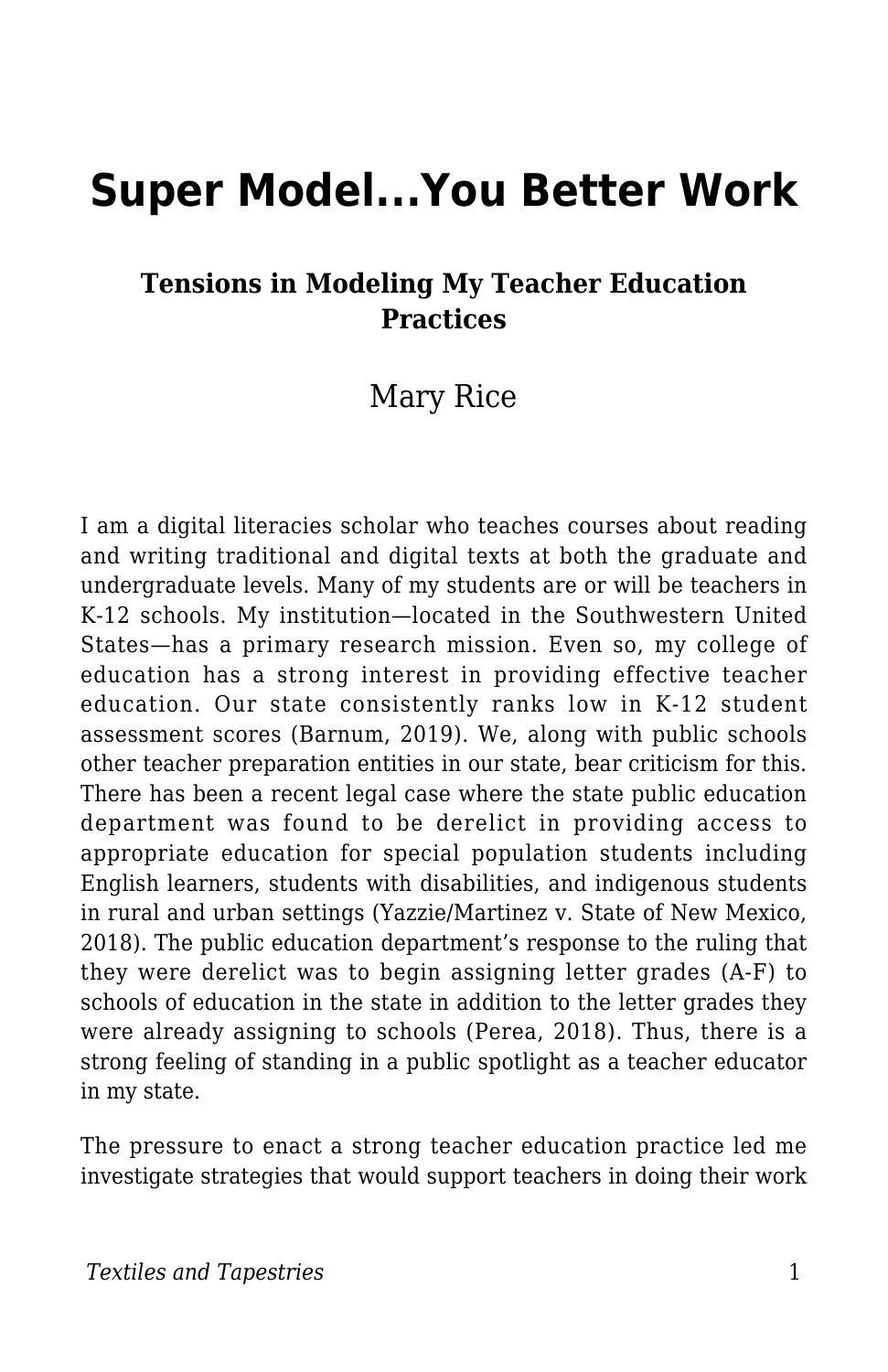with children and adolescents. One strategy that has garnered strong endorsement is instructor modeling. The practice of instructor modeling is presumed to be effective for developing myriad pedagogical skills in teachers (e.g., Aleccia, 2011; Korthagen, Loughran, & Russell, 2006; Loughran & Berry, 2005; Putnam & Borko, 2000). For example, Aleccia (2011) argued that to maximize effectiveness, "teacher educators must intentionally design their courses as models for their students" (p. 89). The name of Aleccia's publication is Walk your talk, evoking the metaphor of the supermodel on the runway—a confident, enviable paragon in public view, demonstrating superior, optimally effective, teacher education practice. I was interested in learning about modeling in teacher education practice because of the strong endorsement it has enjoyed for being effective against my professional desire to do the best I can for the prospective and practicing teachers in my beleaguered state where teacher education practice is under such public scrutiny. I had also studied recommendations for modeling teacher education practice around technology integration and I wanted to understand modeling better as a concept in my field (Rice, 2016).

During this self-study of teacher education practices research, I studied modeling—its limitations and affordances—and then captured instances when I tried to be a super model of effective teaching practice. I paid attention to various learning theories and research perspectives as I modeled as well, considering which of these theories might provide superior opportunities to teach my subject matter while teaching about teaching. My research question for this work was: What are the major tensions in modeling as part of my teacher education practice?

### **Research Perspectives**

No single definition of instructor modeling in teacher education appears in the literature to date, but many studies rely on Bandura's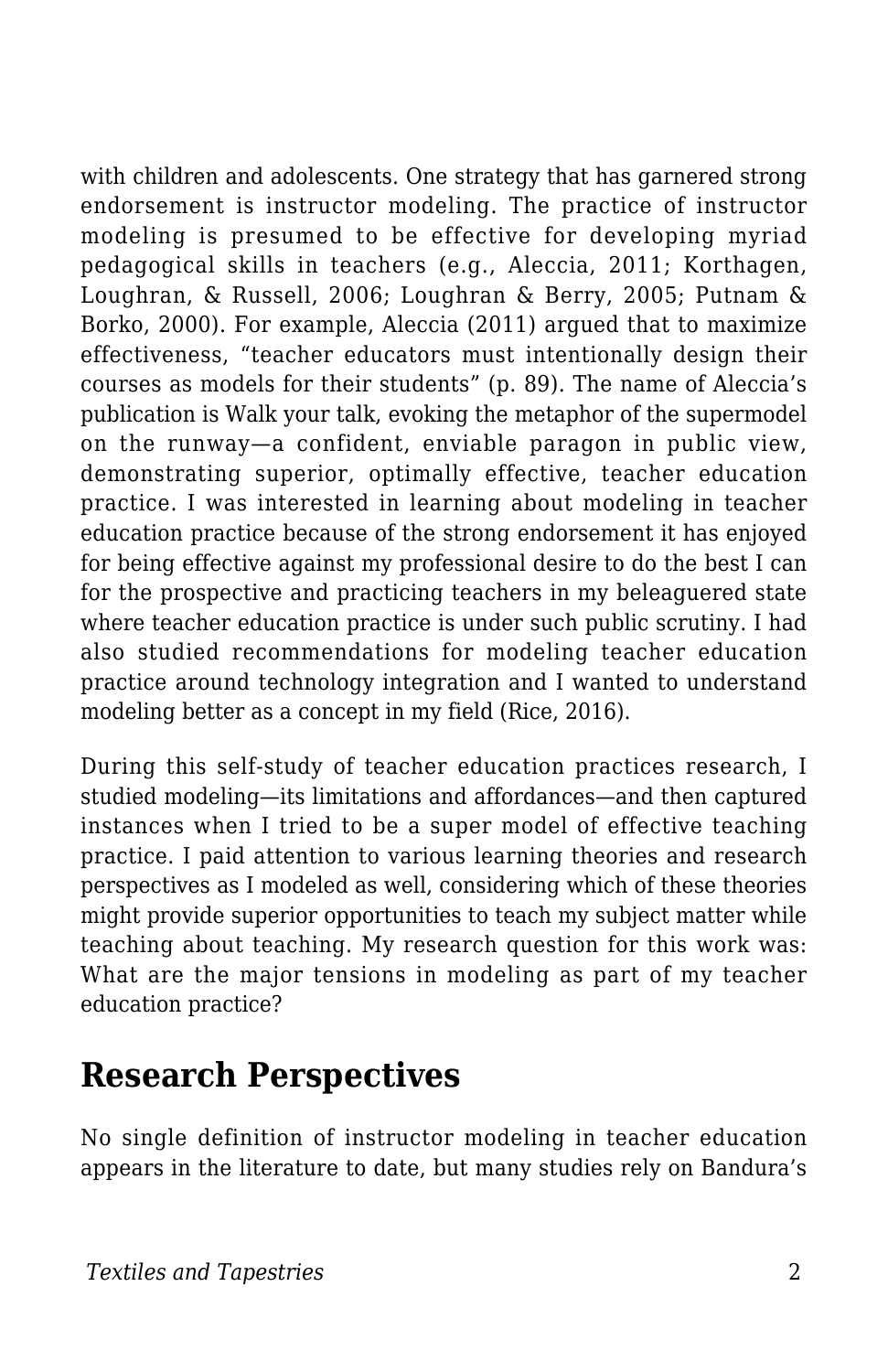(1986) definition (Moore & Bell, 2019). Even so, modeling in educational practice can be viewed from various theoretical lenses, all of which depict super modeling differently. Table 1 captures the range of these theories.

#### **Table 1**

| <b>Theory of Modeling</b>        |         | <b>Modeling Definition</b>                                                                                                                                                                                                                                                                                                                              |  |
|----------------------------------|---------|---------------------------------------------------------------------------------------------------------------------------------------------------------------------------------------------------------------------------------------------------------------------------------------------------------------------------------------------------------|--|
| Behaviorist<br>(1954)            | Skinner | Instructors link previously completed<br>successful behaviors to highly similar new<br>behaviors. The previous behavior serves as<br>the model for the new behavior and a<br>stimulus provides the impetus for shifting<br>the old behavior to a slightly different<br>(more advanced) one.                                                             |  |
| Constructivist Bandura<br>(1986) |         | Instructors do a task while learners watch.<br>Learners then replicate the modeled task<br>exactly as the instructor had done.<br>Instructors may also provide<br>demonstrations, where students can use<br>the same materials as the instructor to<br>produce something akin<br>and<br>commensurate to, but not a replica of, the<br>original product. |  |
| Cognitivist<br>(1967)            | Piaget  | As learners encounter realities (objects)<br>they build models for accommodating the<br>object. Increased exposure with feedback<br>from error causes incremental adaptations<br>over time. Models are comfortable spaces.<br>Teachers must disrupt models to bring<br>about learning.                                                                  |  |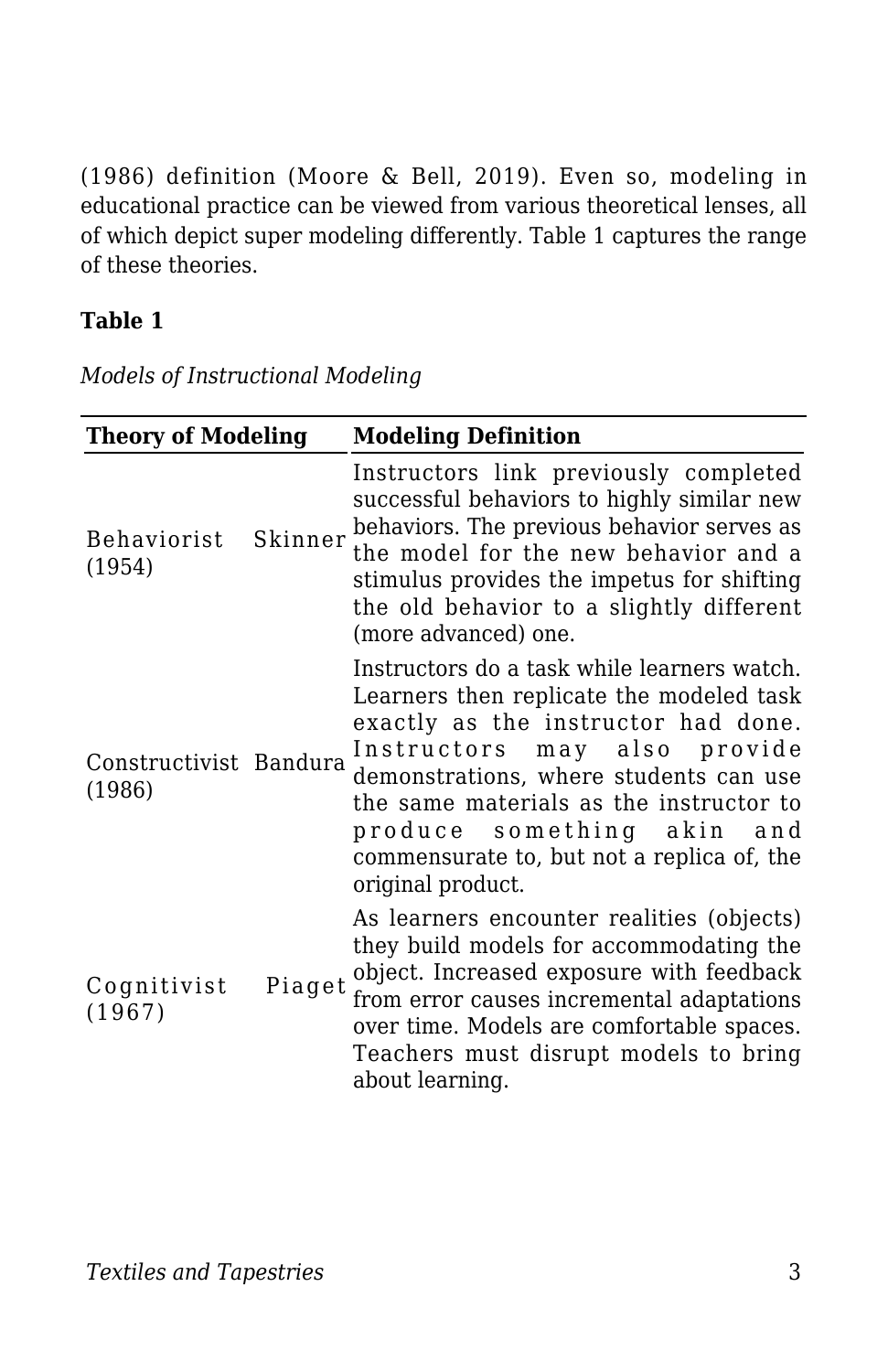| Sociocultural Vygotsky<br>(1981) | Dynamic interactions with people and<br>objects produce relationships to<br>responsibilities in different communities.<br>Increased opportunities for competence<br>emerge over time as a result of scaffolded<br>engagement in familiar contexts. Learners<br>take on increasingly complex roles based<br>on community needs and the support they<br>receive from individuals and groups. |
|----------------------------------|--------------------------------------------------------------------------------------------------------------------------------------------------------------------------------------------------------------------------------------------------------------------------------------------------------------------------------------------------------------------------------------------|
| Reflective Dewey (1944)          | Learners derive more benefit from models<br>when they have opportunities to reflect on<br>them. Reflection is how one processes<br>experience.                                                                                                                                                                                                                                             |

These various theoretical perspectives suggest different ways to think about modeling because they have different views of what constitutes learning. For the behaviorist, measurable and observable behaviors are the goal of learning so modeling would exemplify that view. The constructivist perspective is not far removed from behaviorism, but with the added interest in thinking and showing thinking rather than merely exhibiting behavior. Neither of those models honors error as a positive thing. The last three perspectives do honor error, but that does not mean they are interchangeable. Cognitivism still assumes that an individual experiences the world as an individual, even where social interactions are present. By contrast, the sociocultural view assumes that even when individuals interact with objects, those objects were made by people and therefore, all interaction is social. Finally, bringing reflection into learning is required in the Deweyan philosophical perspective (1944/1916), but there are numerous limitations. For example, prospective teachers often have limited experiences teaching children and so they are not always positioned for optimal benefits from reflecting (Rogers, 2002). Because these models are different in important ways, they also suggest different views of what it means to model something superbly.

In an attempt to classify various types of modeling in teacher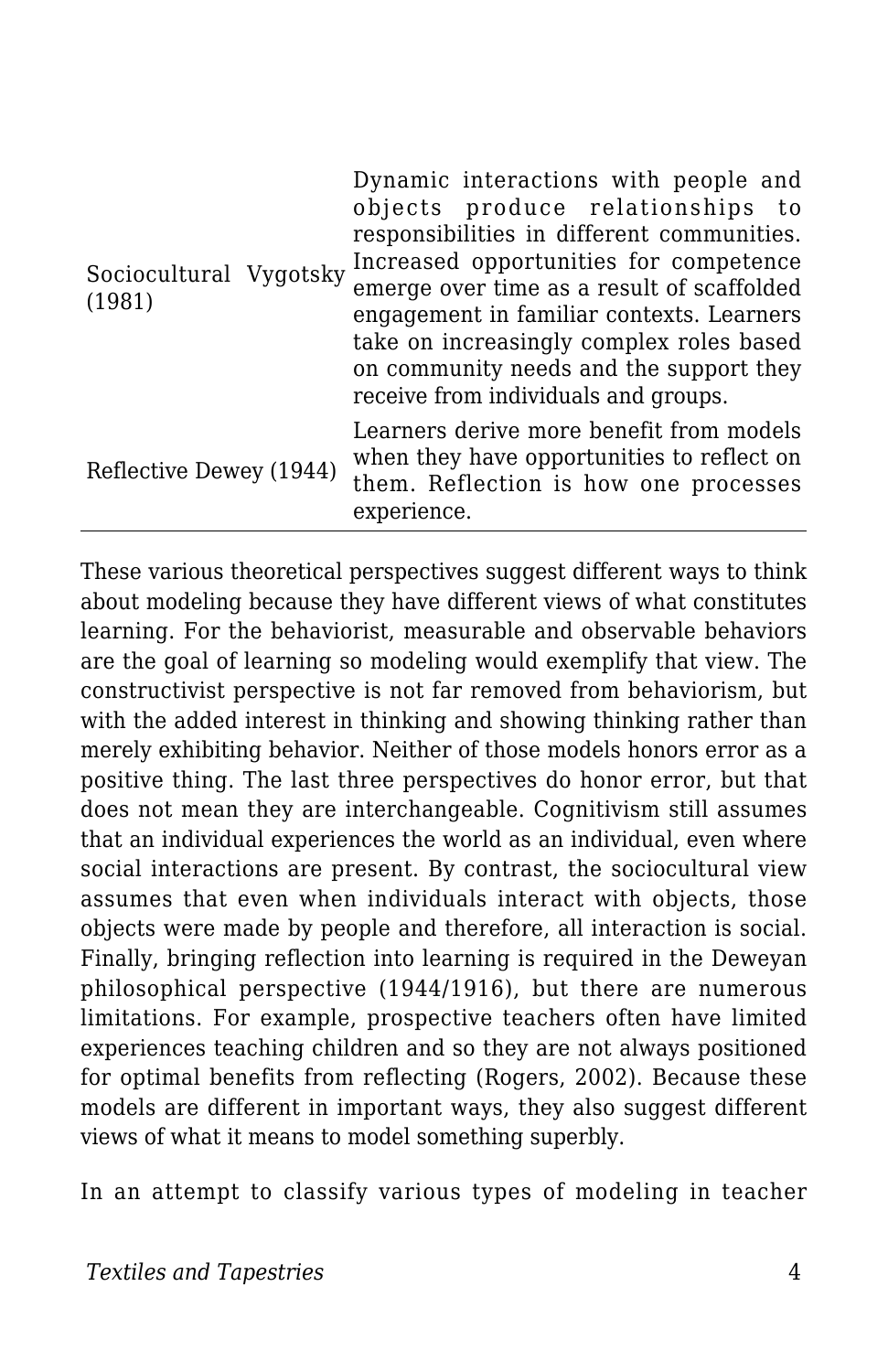education research, Lunenberg, Korthagen, and Swennen (2007) offered four descriptions. These are described in Table 2.

#### **Table 2**

*Model Types and Descriptions. Lunenberg, Korthagen, and Swennen (2007)* 

|   | <b>Model Type</b> | Name                                                                                               | <b>Description</b>                                                                          |
|---|-------------------|----------------------------------------------------------------------------------------------------|---------------------------------------------------------------------------------------------|
|   |                   | Implicit modeling                                                                                  | Modeling alone                                                                              |
|   |                   | Explicit modeling                                                                                  | Modeling $+$<br>instruction about the<br>modeling                                           |
|   |                   | Explicit modeling and<br>facilitating the<br>translation into the<br>student teachers'<br>practice | Modeling +<br>instruction about the<br>$modeling + reflection$                              |
| 4 |                   | Connecting exemplary<br>behavior to theory                                                         | Modeling +<br>instruction about the<br>$modeling + reflection$<br>+ connection to<br>theory |

According to the authors, modeling practice (implicitly or explicitly) does not itself ensure that students can apply such practice in their teaching, and thus explicit discussion and guidance in such an application is necessary (i.e., Type 3). The explicit instruction and the way it is described is most in line with social cognitivist view (Bandura, 1986). Also, Lunenberg, Korthagen, and Swennen argued that most studies of instructor modeling could be classified according to their proposed four types, including Russell's (2005) study where he referred to modeling as a procedure of demonstration, reflection, and projection to future application (i.e., Type 3). Reflection as a part of modeling aligns with Dewey's work (1916/1944).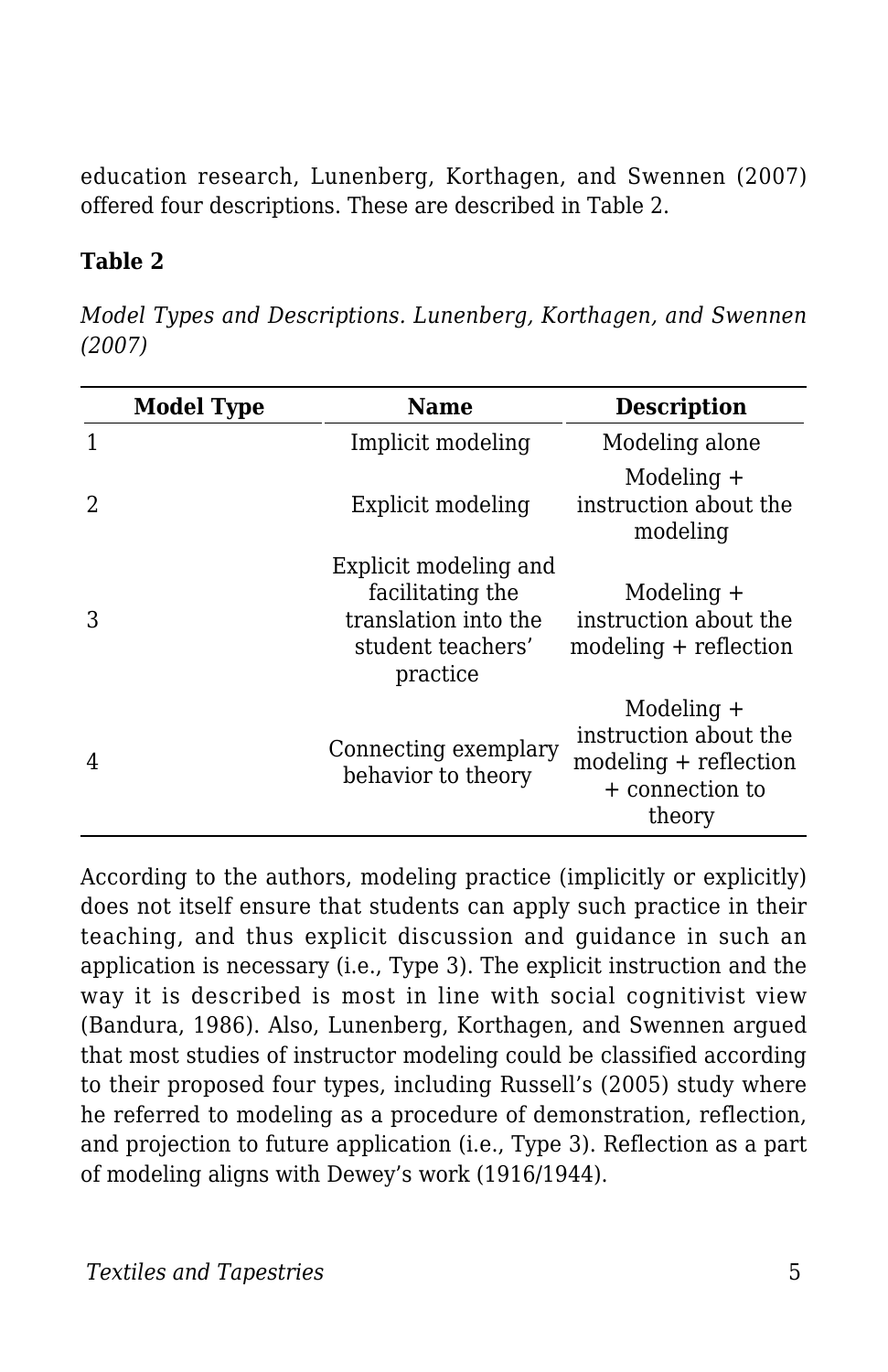Importantly, there are counter-arguments to the idea that modeling in teacher education is a worthwhile effort. Some scholars have written about modeling as a kind of folk wisdom within the academy—a practice that seems sound and is often prescribed, but that lacks a strong research base. For example, Moore and Bell (2019) argued:

[M]any researchers take for granted that because modeling, in general, has been established as an effective teaching practice, that modeling in the context of teacher education is likewise established, even though it is not. This appears to be the case in several instances in the literature when instructor modeling is casually referred to as an effective practice without the provision of citations… (p. 327)

Looking back at research literature, I too, found mostly position papers about the importance of modeling in teacher education rather than empirical studies of it in any methodology. Moore and Bell (2019) found a small number of studies existed about modeling in teacher education (fewer than 30) and most were Type 2 from Table 2. Further, none of these directly connected modeling to successful future practice in teachers although all of the studies were positively perceived by teacher educators and their students. I felt some relief to realize that modeling was not yet established in teacher education because it made me feel better about not knowing how to be a super model yet. However, I also desired learn more about how I used modeling practices. I determined that self-study of teacher education practice could help me (Berry, 2007).

## **Methodology**

The setting, data collection, and data analysis methods are described in this section.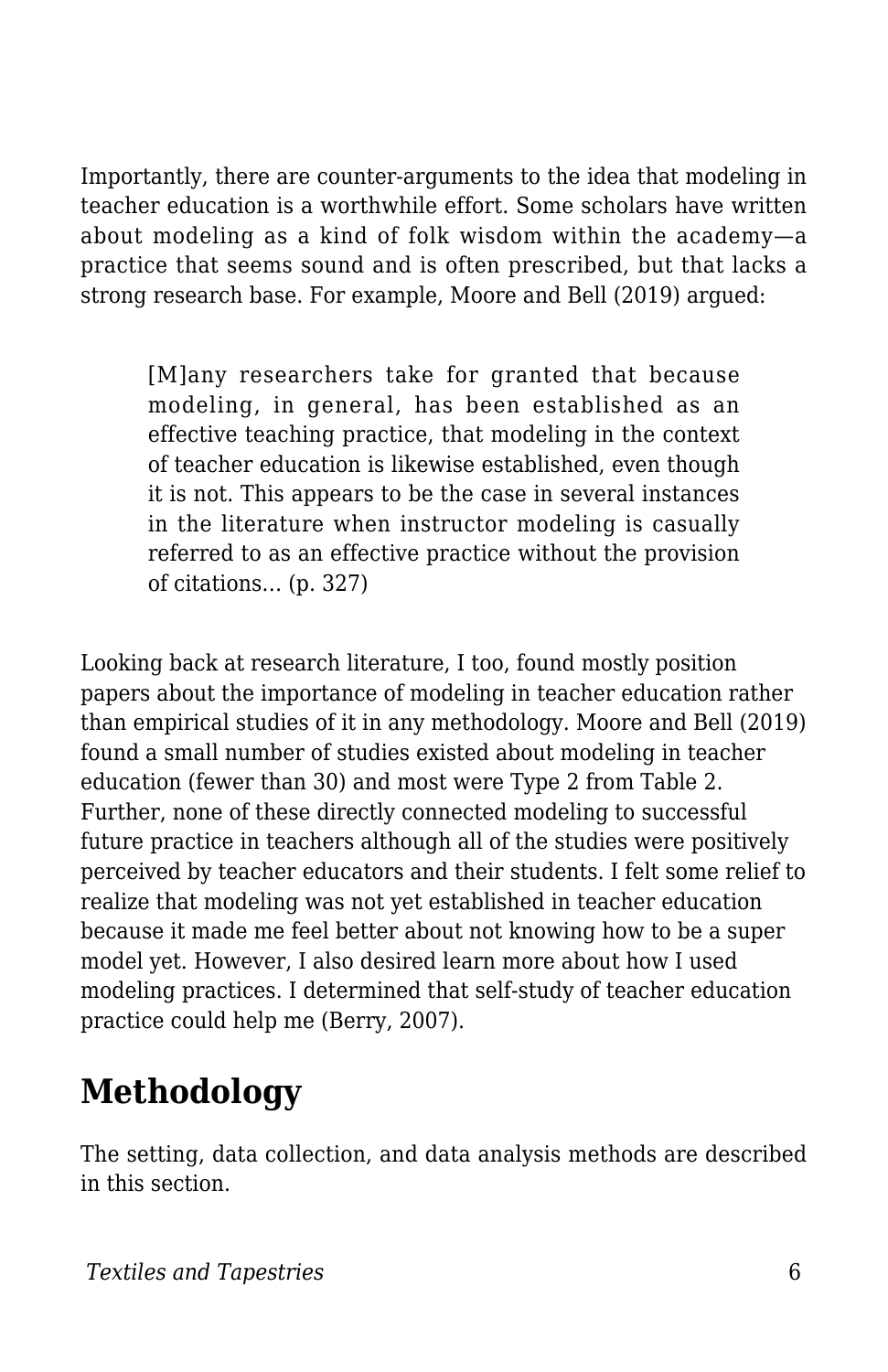### *Setting*

I collected data collected for this study during two consecutive fall semesters (2017/2018). I focused on a cross-listed course in teaching writing. The cross-listed designation meant that undergraduates took this course to learn initial competencies and graduate students took it to learn advanced theory and practice. Most of the graduate students who enrolled were practicing teachers earning their master's degrees in literacy; some were pursuing master's degrees in teacher education in various content fields or they were doctoral students in literacy or bilingual education. In the course, we focused on learning theories and how those theories were manifest in different types of writing instruction, developing writerly identities through reflection and art, and helping students identify their purposes for writing to audiences of their choosing. Thus, there were rich opportunities to think about modeling to students with varying amounts of teaching experience. Some activities focused on my research interest in digital and online literacies while others supported writing practices offline. The students at my university are generally kind in person and in anonymous evaluations. The course evaluations for this class are higher than average in the department and college.

#### *Data Collection*

I drew on multiple documents of practice (LaBoskey, 2004). I wrote short reflections of about 300 words after each class, concentrating on what of my work might have been a model. After the semester was over, I annotated these reflections with wonderings I had based on Tables 1 and 2. Then, I did a second round of annotation where I linked information from the reflections to course syllabi, mandatory peer teaching observation notes and letters, and student evaluation comments.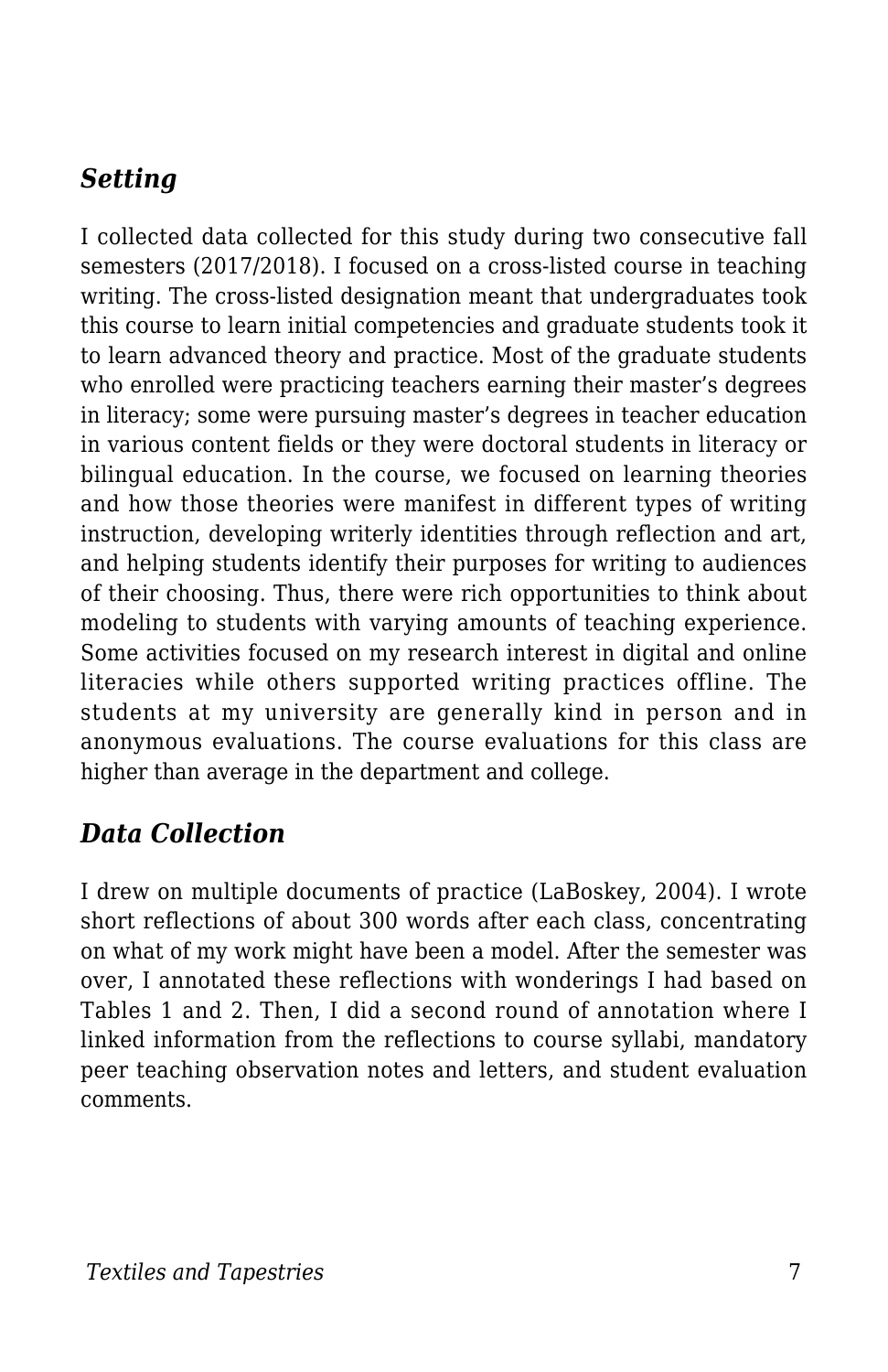#### *Data Analysis*

I also engaged with a critical friend about the critical incidents. My critical friend and I unpacked those critical instances in terms of the tensions they presented in light of previous research and conceptual thinking about modeling (Vanassche & Kelchtermans, 2015). My friend asked me questions like "Why did you label that modeling at all?" "If you are teacher educator, isn't everything you do in the presence of your students a model of something…?" "What do you think the students felt you valued when you did that?," and "Why do you think that example of modeling fits that particular learning theory and not some other one?" Such questions increased my responsibility in gathering and recording information and also provided additional opportunities to reflect on the research of my teaching (Fletcher, et al., 2016; Schuck & Russell, 2005). From my annotated and linked reflections and my notes from conversations with my critical friend, I developed a set of critical incidents around modeling (Table 3).

To move from critical incidents to tensions, considered Berry's (2007) definition of tension:

Feelings of internal turmoil experienced by teacher educators as they found themselves pulled in different directions by competing pedagogical demands in their work and the difficulties they experienced as they learnt to recognize and manage these demands (p. 119).

Working from this definition I considered which parts of which incidents elicited strong feelings of turmoil and then I worked to identify the source. Again, Berry's work was helpful with the classification of tensions as (a) telling and truth, (b) confidence and uncertainty (c) action and intent (d) safety and challenge (e) valuing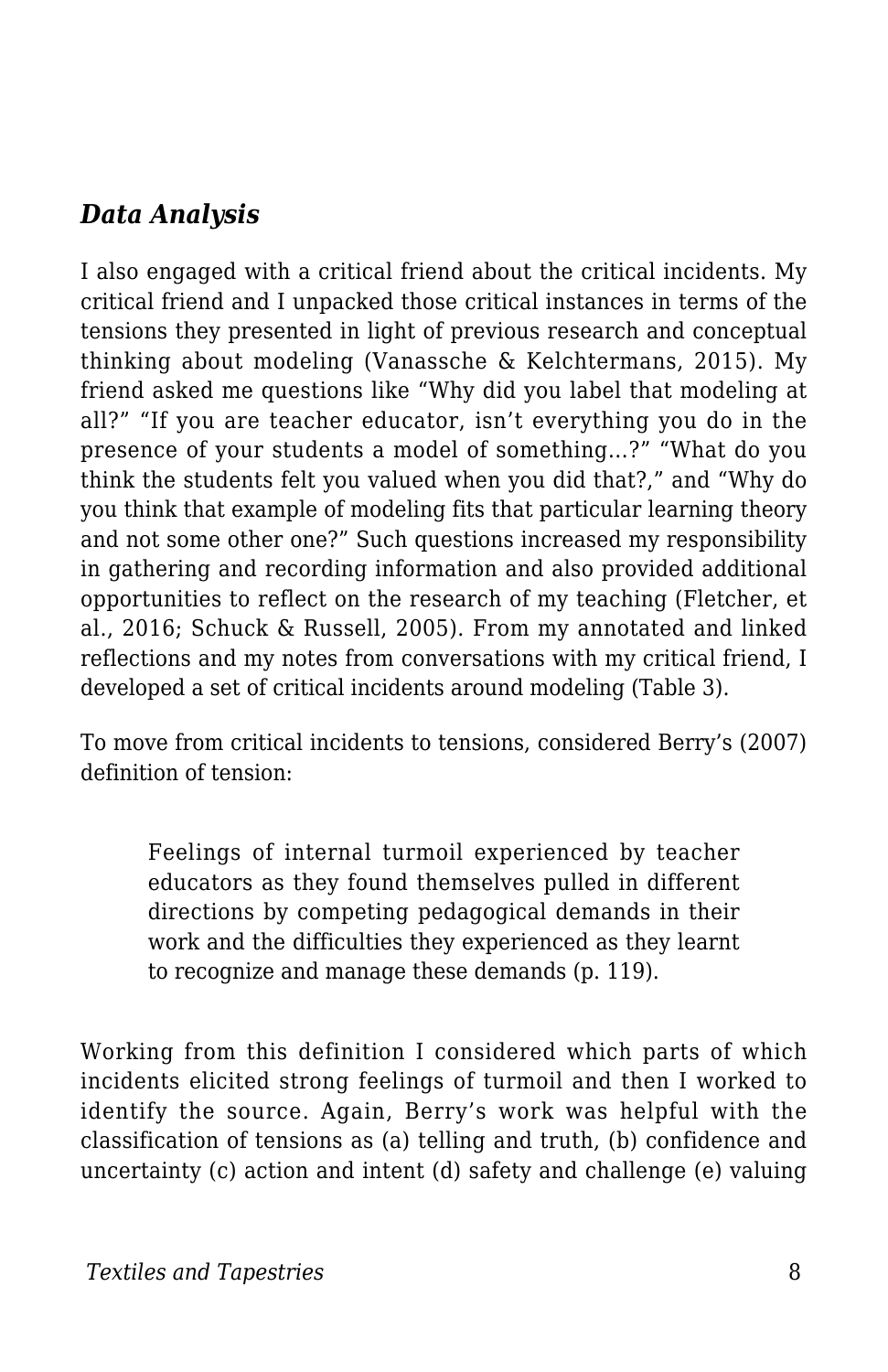and reconstructing experience (f) planning and being responsive. As I worked to understand the turmoil I felt in certain instances identify what characteristics the tension had, I developed findings in relationship to my research question.

## **Findings**

Two tensions were evident from the data. The first tension emerged as I worked to reconcile modeling across theories of learning. The second tension emerged as I considered the contextual constraints of trying to model sociocultural practice focused on building communities when I am not a teacher and when I do not agree with some practices teacher communities often endorse.

### *Tension #1: Recognizing modeling within and across theories of learning*

The incidents of modeling did not fit neatly into one theory or another (Table 1) or even one type of modeling (Table 2). This brought tension because I felt pressure to try to use modeling in all theories and all types. But also, it made me feel like everything was modeling some days and nothing was modeling other days. Below is the first example from the first day of class the second fall semester I was gathering data for this study.

I wanted to use the digital projector but could not find the button to turn it on. I wanted to implicitly model troubleshooting for my students, so I continued to fumble about for the button. Because I want students to feel comfortable calling for help to use technology rather than abandon it, eventually called tech support. The technical support expert had no advice to offer me. I was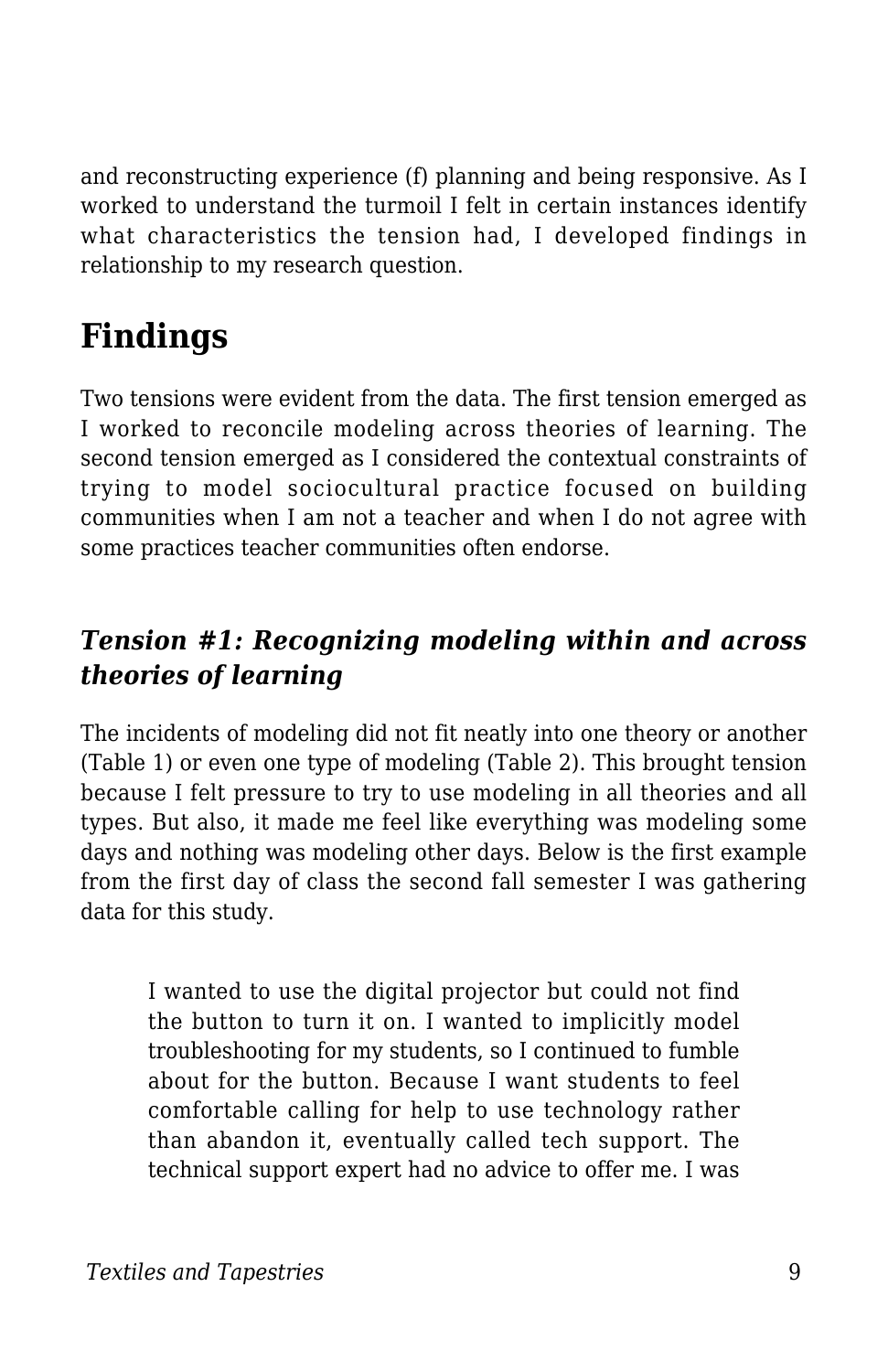growing more frustrated and trying not to show it. One of the students spoke up and informed me that the button I needed was affixed to the pillar in front of where I was standing. They could all see it, but I could not. I told them how I thought I was doing great modeling because of my tenacity in searching my space and how I called tech support for help when people are reluctant to do that. We all laughed. Several students offered to help me set up the projector whenever I needed in whatever class I taught.

In the incident where I could not find the button to turn on the projector, I started out in a Type 1 where I was inexplicitly showing students to keep tinkering with technology. I did not want to offer formal instruction because class had not yet begun; it seemed strange to instruct them as they filed in and readied for class. This would have worked fine except that my actions did not yield positive results and eventually class began. Because I had failed, I tried to move Type 2 where I explained myself. During this time, I also moved from a behaviorally-driven practice to a constructivist one when I told them I was modeling. Since I was unsuccessful, my discussion of error moved me closer to cognitivism. My students solved the problem as an expression of sociocultural interaction. They could see what I could not see. Moreover, they did not blame me for not knowing and the moment was pleasant overall.

My other critical incidents show similar patterns of moving back and forth between learning theories and types of modeling. Below is another critical incident from the beginning of the first semester I collected data.

The first activity of the class is a writing survey. I offer several types questions (yes/no; open ended, scale ratings) and the students fill out the survey about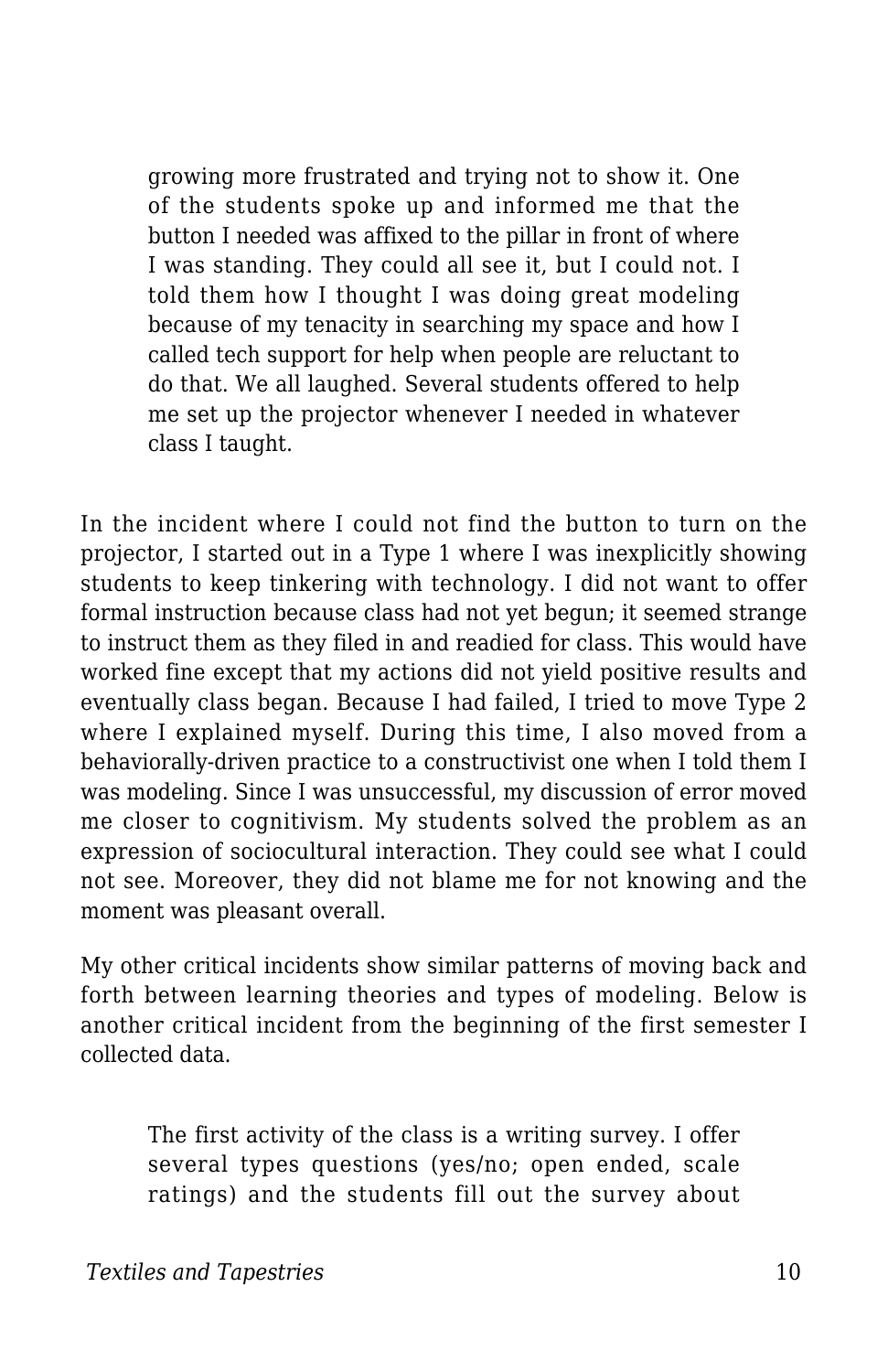themselves as writers. We talk about their responses and I share research about general trends. They compare what I say to themselves as individuals and groups. Then, we return to the survey and they work in small groups to choose items or modify them for the populations they intend to teach (pre-K, elementary, secondary, university). They present their surveys and explain why they think those items are appropriate for their intended grades given their existing understandings about children/adolescent/adult development (generally and in writing). The activity assess their current understandings about teaching writing and teaching writers. For both semesters, students portfolio reflections revealed they appreciated the activity so they could learn about themselves—not so that they could have a way to learn about future students.

I worked from what I thought was initial dual frame where I wanted students to reveal their learning (cognitive) and share more about their identities (sociocultural). However, they were more comfortable with sociocultural pieces. Also, although I asked students to reflect on how they might use the practice in the future (Type 3), they needed more time to process—perhaps because it was so rare for them to be asked about who they were as writers in the context of learning to write and learning to teach writing.

### *Tension #2: Challenging Sociocultural Practices that Others Are Modeling*

There were limits to my ability to help practicing and prospective teachers enter the community of practice of teachers because I am not a practicing teacher in a K-12 context anymore. At some point, teachers must learn from each other and they design and enact their community norms according to sociocultural theories. However, as a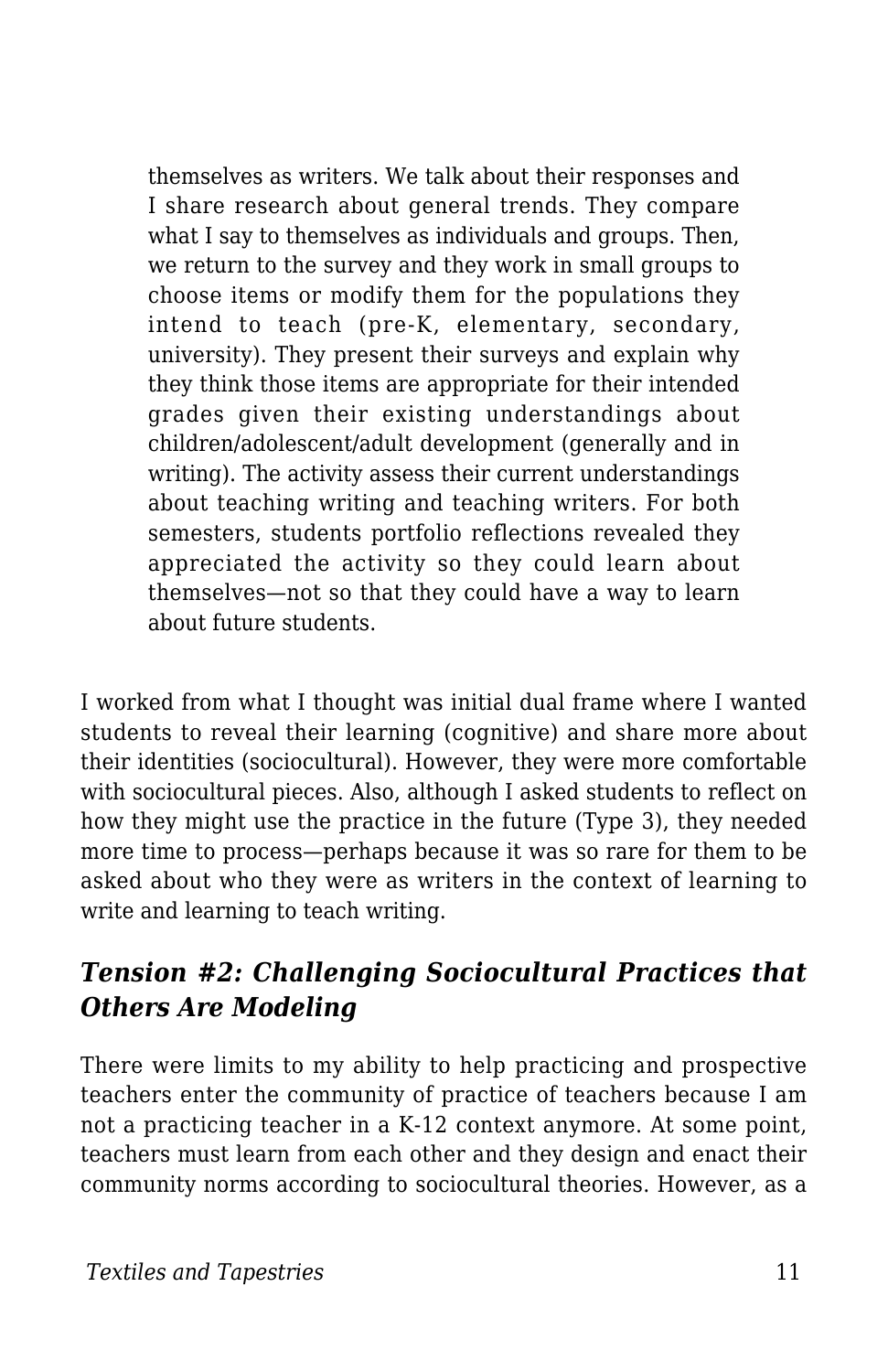teacher educator who carries experiences with children and adolescents in her heart, alongside many years of coaching and supporting teachers, there are norm I want to shift in the K-12 teacher community. In these cases, I am not necessarily speaking as a community insider and so my responses to what K-12 teachers tell me about teaching need to be measured.

The graduate students in my class have the opportunity to take over for part of one evening and present to students. I tell them to talk about their research if they are doctoral students and present some practical applications about writing based on their research findings. For master's students, I ask them to share an activity and run it exactly as they would for the grade level they teach. One master's level student presenter was running her activity and at one point (jokingly) threatened the students with additional writing work if they did not finish quickly enough. When the student finished, I got up and said "I know you were joking and don't really do this with your children you teach, but let's talk a few minutes about using writing as punishment. It is a very common practice. Given our course's strong emphasis in helping children feel good about themselves and their writing, what are your thoughts?" The practicing teacher shared her thinking first. Then, other students told stories of when they had been punished with extra writing. They said things about punishment being a way to make kids less cooperative and experience writing time as a low time in the day. I thanked them for their contributions and reminded them that there would likely be days when they would want to do this, and I urged them to remember our conversation and reconsider. Then, class proceeded with the next activity.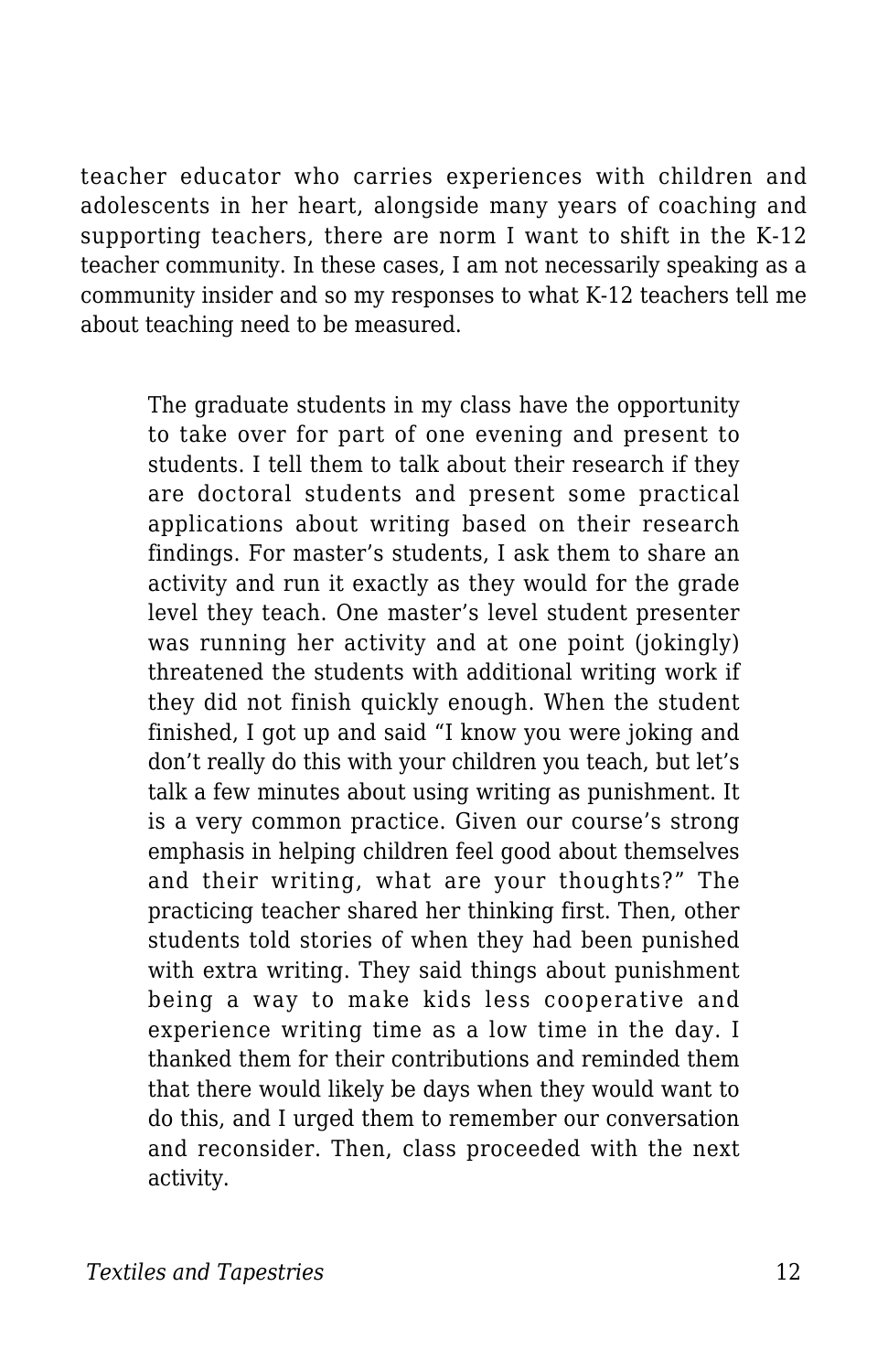In this critical incident, I objected to using writing punishment and worked to turn it into a reflective moment. To me, assigning writing as punishment is a behavioral tool that trains students to have negative feelings about writing. However, I also think it is unproductive socioculturally because it threatens the development of a positive writing identity and strains relationships with peers and the teacher.

Even so, I did not want my negative opinion about that practice to damage my relationship with the practicing teacher who made comment or the other students who I want to join the K-12 teaching community. In observational learning theory, Bandura (1986) argued that when one student is scolded, all the students feel scolded. For this reason, I felt like the best thing to do was say, "I know you don't do this, but many teachers are tempted, so let's talk about this." Students took up my invitation to reflect by offering personal experiences and working to use the theories from the class. In so doing, I implicitly modeled (Level 1) how to turn class comments into productive moments. Also, in asking the teacher to model her cognition for the class, I was providing (Level 1).

### **Discussion**

This study offers insight into the tensions I experienced while striving to adhere to advice to model practice for students (Aleccia, 2011; Lunenberg, et al., 2007; Russell, 2005). In some theories of modeling, this explicit teaching is necessary, but in other forms, it is not. Recall also that modeling in teacher education has not been empirically established as a universally effective strategy (Moore & Bell, 2019). Before this study, I always assumed that doing as much explicit modeling as possible and trying to involve students in my thinking would make me a super model. Instead, modeling in teacher education carries assumptions about best practices and how students learn. Perhaps being a super model is about developing the agility to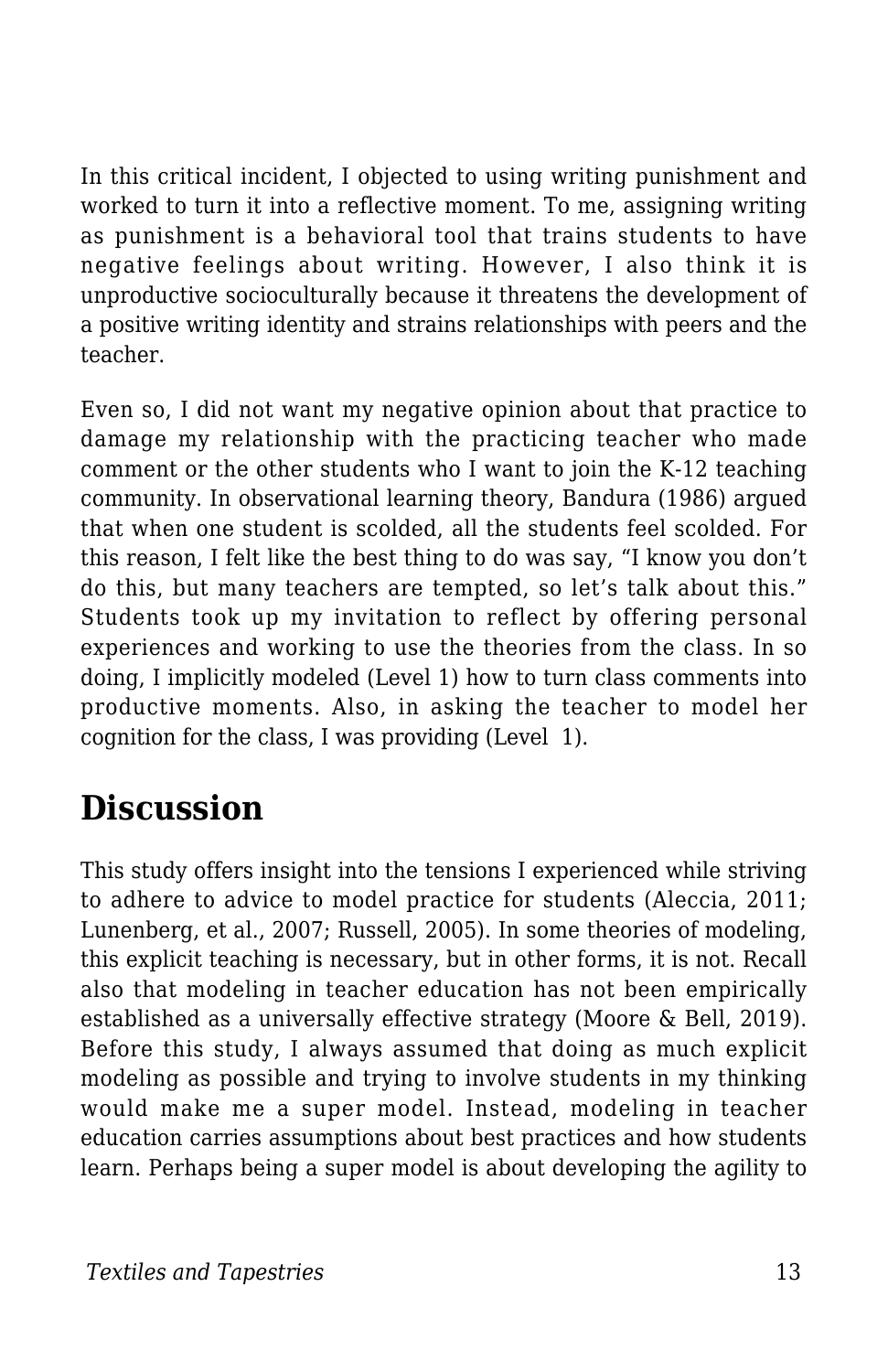move back and forth between theories and modeling types while not looking awkward or losing one's balance.

Although my students are cooperative, they are not always able and willing to move with me between theories or learning and/or types of modeling and so I must adjust—I must Walk multiple simultaneous talks. In several of my critical incidents I asked teachers to move to thinking about future practice and they wanted to remain focused on their prior learning and experiences. I did not view this as problematic. I wondered if this was a pattern where modeling could elicit personal knowledge of teaching that might lead personal practical knowledge over time as teachers spend more time in schools (Clandinin, 1985). Even so, I feel pressed to continually invite teachers—prospective and practicing—to consider how children and youth experience school and what practices would serve the learners best.

Before the study, I also did not understand reflection's theoretical role in modeling. Previously, I had not had the opportunity to interrogate reflection as a pedagogical move to make teachers feel supported while I disrupted their notions of practice. Just as a beautiful fashion model might see flaws in her reflection that others might not notice, a supermodel teacher educator has to be a tough critic on themselves while telling teachers that they are beautiful in their potential. For me, some tension in teacher educating came in moments where I realized I wanted to show and tell (Berry, 2007). However, the showing and telling tension I was experiencing came just as much from a desire to show and tell about modeling as it did about showing and telling about content and other aspects of practice.

For my future research and practice, I have several additional questions.

How can I help teachers understand modeling as a nuanced, even messy process in their learning to teach and in their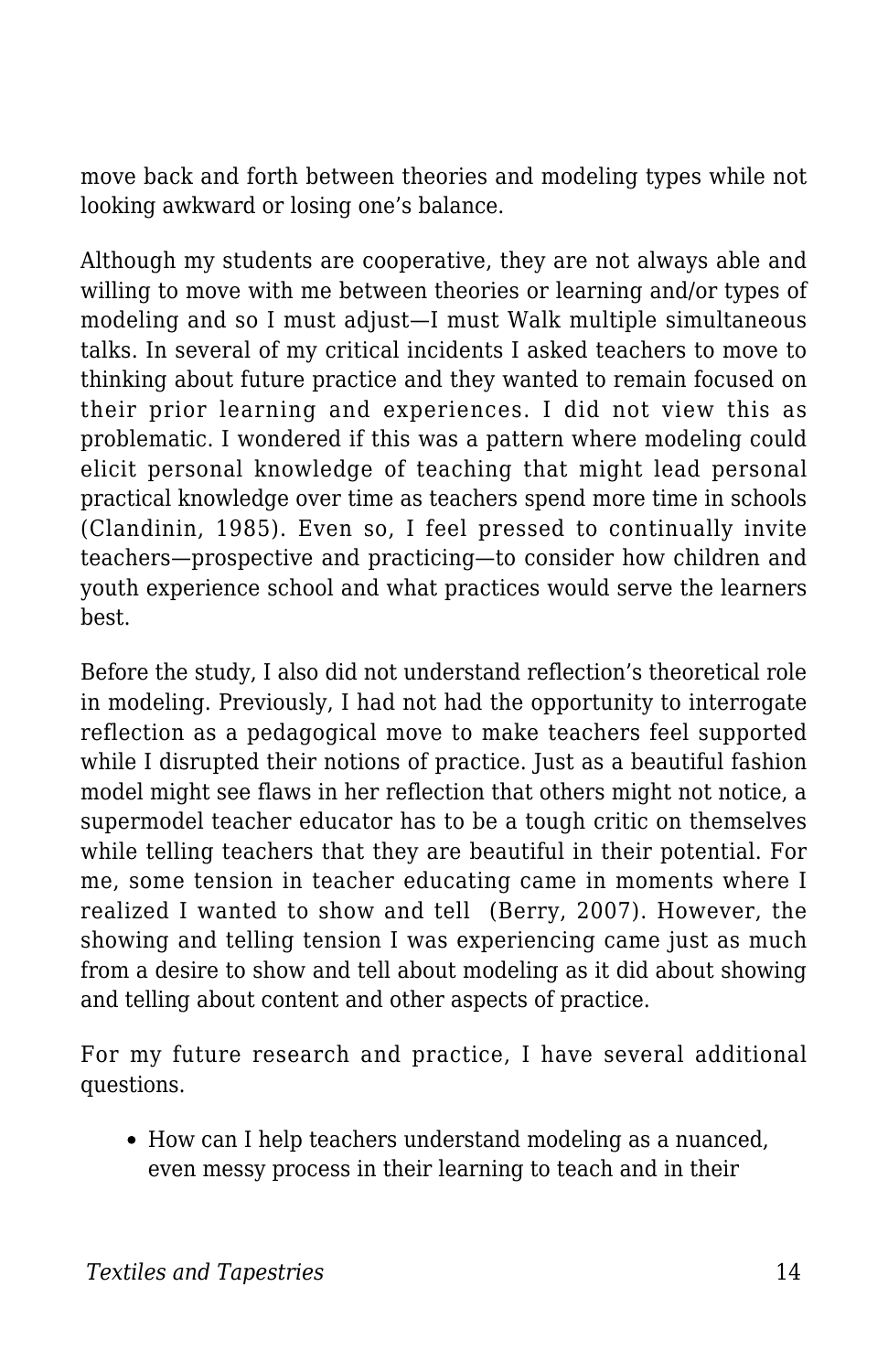teaching?

- Who should be able to decide what super modeling practices are when there are so many theories of learning that have important pieces to contribute to teacher education?
- How can the tension of the pressure to model balance against its lack of research base in teacher education?
- How can teacher educators and teacher resolve tensions about modeling the practices of modeling in different theories?

These issues are bigger than just what theoretical orientation to learning to base the modeling. Instead, questions emerge about the dilemmas involved in super modeling in various contexts. In keeping with the theme, this project demonstrates complexities through delicate attempts to make private knowing public. I look forward to hearing stories and continuing conversations with fellow teacher educators. What I know is this. We all Better Work!

### **References**

Aleccia, V. (2011). Walking our talk: The imperative of teacher educator modeling. The Clearing House, 84(3), 87-90.

Bandura, A. (1986). The explanatory and predictive scope of selfefficacy theory. Journal of social and clinical psychology, 4(3), 359-373.

Barnum, M. (2019). Across U.S., graduation rates are rising with little connection to test scores. Chalk Beat. Retrieved from https://chalkbeat.org/posts/us/2019/01/28/graduation-rates-test-scoredisconnect/

Clandinin, D. J. (1985). Personal practical knowledge: A study of teachers' classroom images.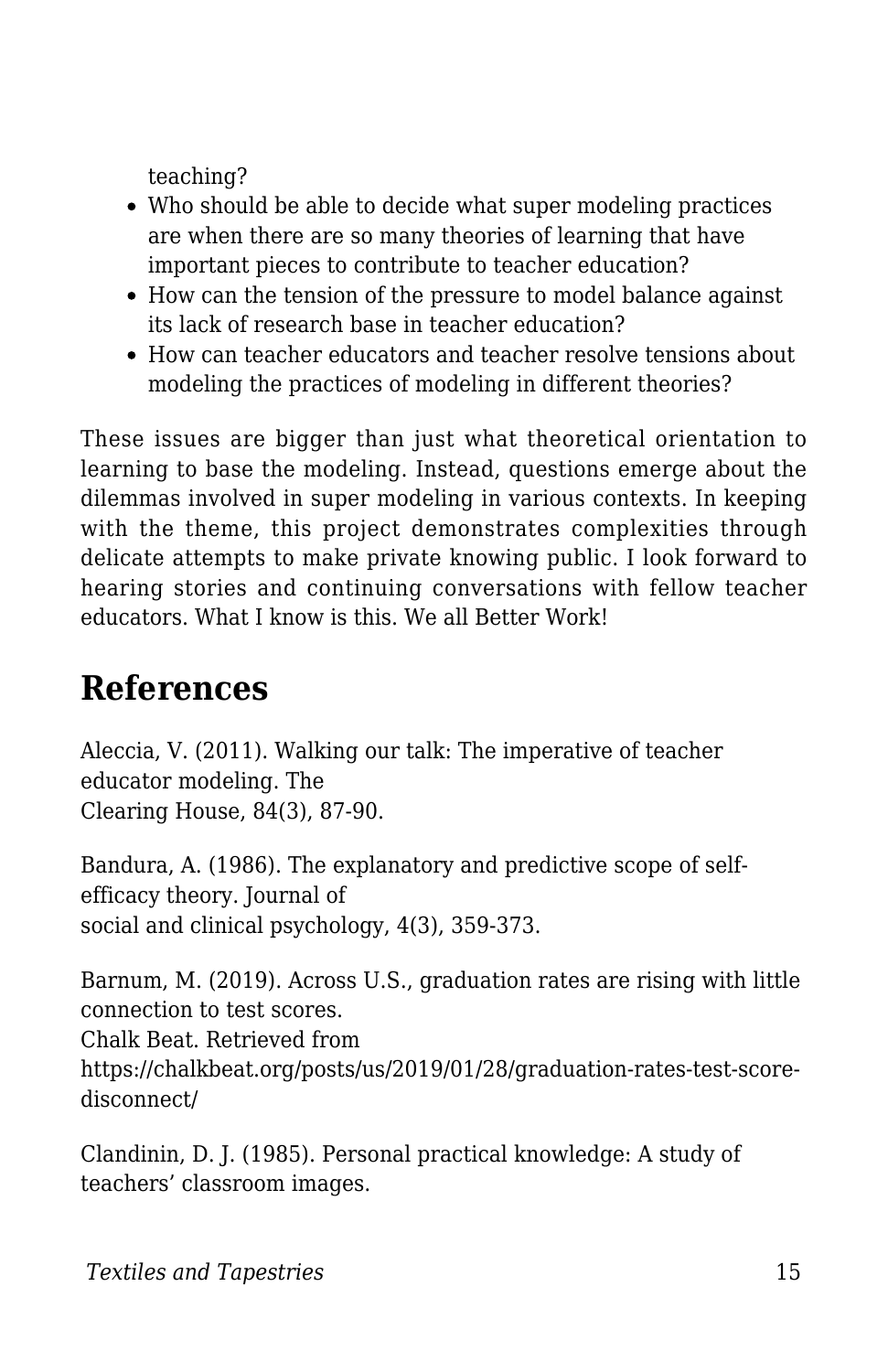*Curriculum Inquiry*, *15*(4), 361-385.

Fletcher, T., Ní Chróinín, D., & O'Sullivan, M. (2016). A layered approach to critical friendship as a means to support pedagogical innovation in pre-service teacher education. *Studying Teacher Education*, *12*(3), 302-319.

Korthagen, F., Loughran, J., & Russell, T. (2006). Developing fundamental principles for teacher education programs and practices. *Teaching and Teacher Education*, *22*(8), 1020-1041.

LaBoskey, V. K. (2004). The methodology of self-study and its theoretical underpinnings. In J. J. Loughran, M. L. Hamilton, V. K. LaBoskey, & T. Russell (Eds.), *International handbook of self-study of teaching and teacher education practices* (pp. 817-869). Springer.

Loughran, J., & Berry, A. (2005). Modelling by teacher educators. *Teaching and teacher education*, *21*(2), 193-203.

Lunenberg, M., Korthagen, F., & Swennen, A. (2007). The teacher educator as a role model. *Teaching and Teacher Education*, *23*(5), 586-601.

Moore, E. J., & Bell, S. M. (2019). Is instructor (faculty) modeling an effective practice for teacher education? Insights and supports for new research. *Action in Teacher Education*, 1-19.

Perea. S. (2018). PED to grade state's teacher prep programs. *Albuquerque Journal*. June 21, 2018. Retrieved from https://www.abqjournal.com/1186603/ped-releases-report-card-grades -on-states-teacher-prep-programs.html

Rice, M. F. (2016). *A phenomenological inquiry into the technological curriculum making of secondary English Language Arts teachers in rural settings*. Doctoral dissertation. University of Kansas.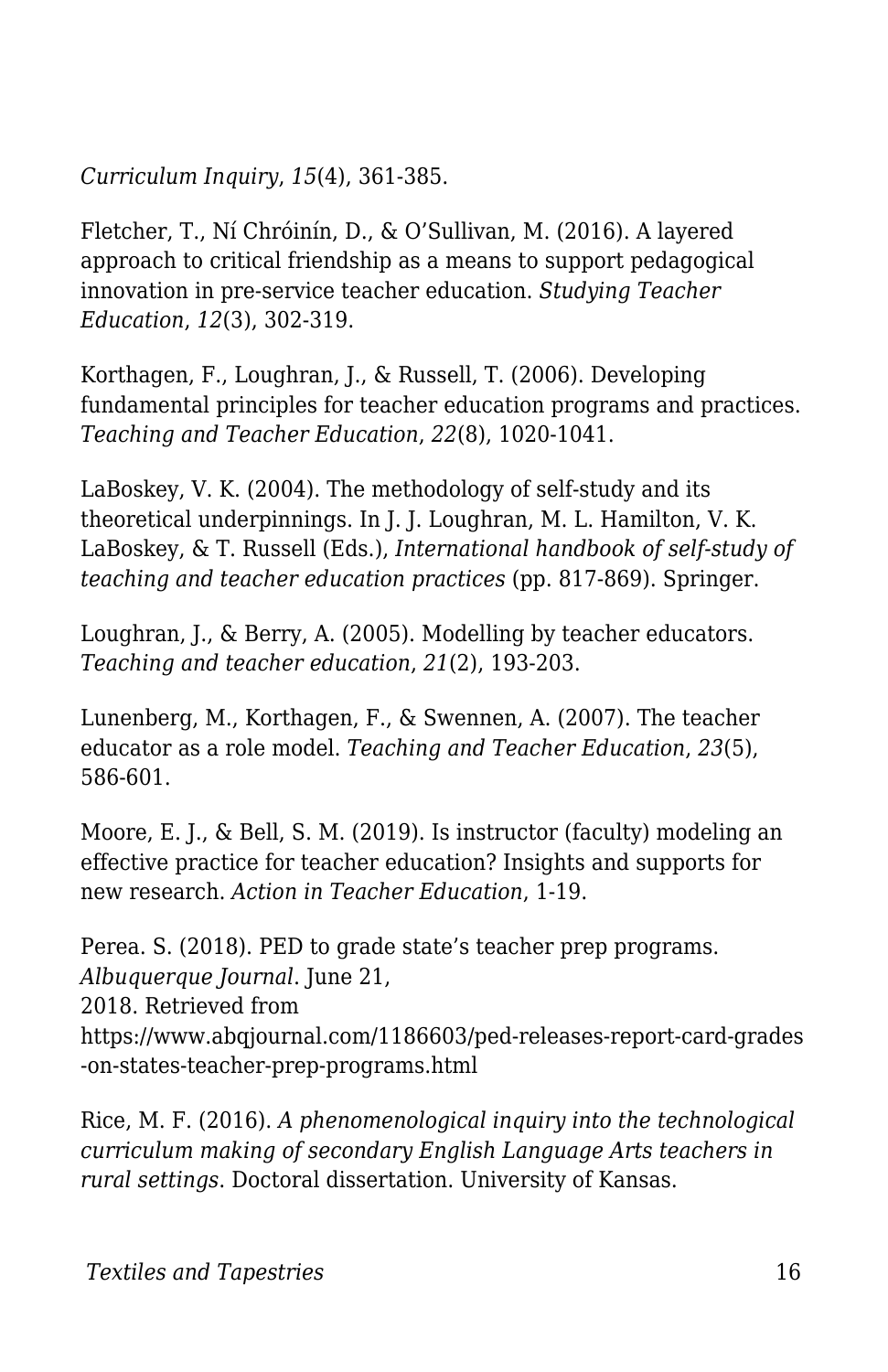Russell, T. (2005). Can reflective practice be taught? *Reflective Practice*, *6*(2), 199-204.

Schuck, S., & Russell, T. (2005). Self-study, critical friendship, and the complexities of teacher education. *Studying Teacher Education*, 1(2), 107-121.

Skinner, B. F. (1954). The science of learning and the art of teaching. Cambridge, Mass. 99, 113. Vanassche, E., & Kelchtermans, G. (2015). The state of the art in self-study of teacher education practices: A systematic literature review. *Journal of Curriculum Studies*, *47*(4), 508-528.

Yazzie/ Martinez v. State of New Mexico (2018). First judicial state court judgement. New Mexico Law and Poverty Center. http://nmpovertylaw.org/wp-content/uploads/2019/02/D-101-CV-2014- 00793-Final-Judgment-and-Order-NCJ-1.pdf